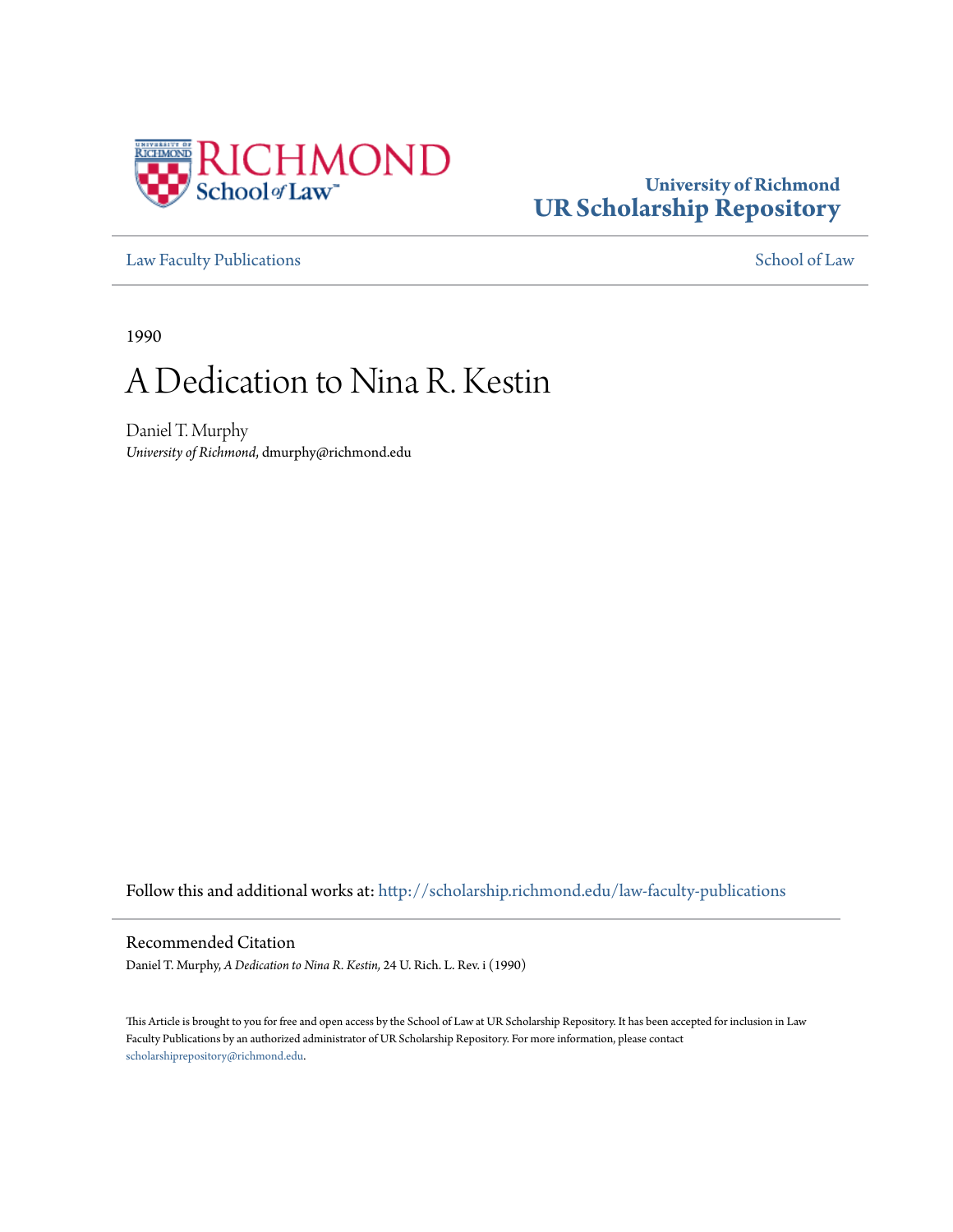## **UNIVERSITY OF RICHMOND LAW REVIEW**

#### A DEDICATION TO NINA R. KESTIN

*The University of Richmond Law Review respectfuUy dedicates this issue to the memory of Professor Nina R. Kestin, 1947-1989. Professor Kestin earned her law degree and masters degree in taxation from New York University. She practiced law in New York for several years before joining the faculty of the T.C. Williams School of Law here in 1976. Many students learned their tax law and professional responsibility principles from her during her 13 years of teaching. But Professor Kestin taught her colleagues and students much more than the law.* 

*On the pages that follow, a colleague and a former student recall the special lessons they learned from Professor Kestin.* 

### A TRffiUTE TO NINA R. KESTIN

*Daniel T. Murphy\** 

The law school community suffered a tragic loss when Professor Nina R. Kestin passed away on December 27, 1989, after a brief hospitalization. Professor Kestin joined the law faculty in 1976 and taught several tax courses and professional responsibility each year since then. She was granted tenure in 1982, the first woman member of a law faculty in Virginia to receive tenure.

Enduring memorials of her are both appropriate and necessary. Through them we hope to capture some of the essence of her personality and contribution so that we can share them with others who may not have benefited from contact with her and to retain

<sup>•</sup> Associate Dean, T.C. Williams School of Law, University of Richmond; A.B., 1965, Villanova University; J.D., 1968, Villanova University; LL.M., 1969, Columbia University.